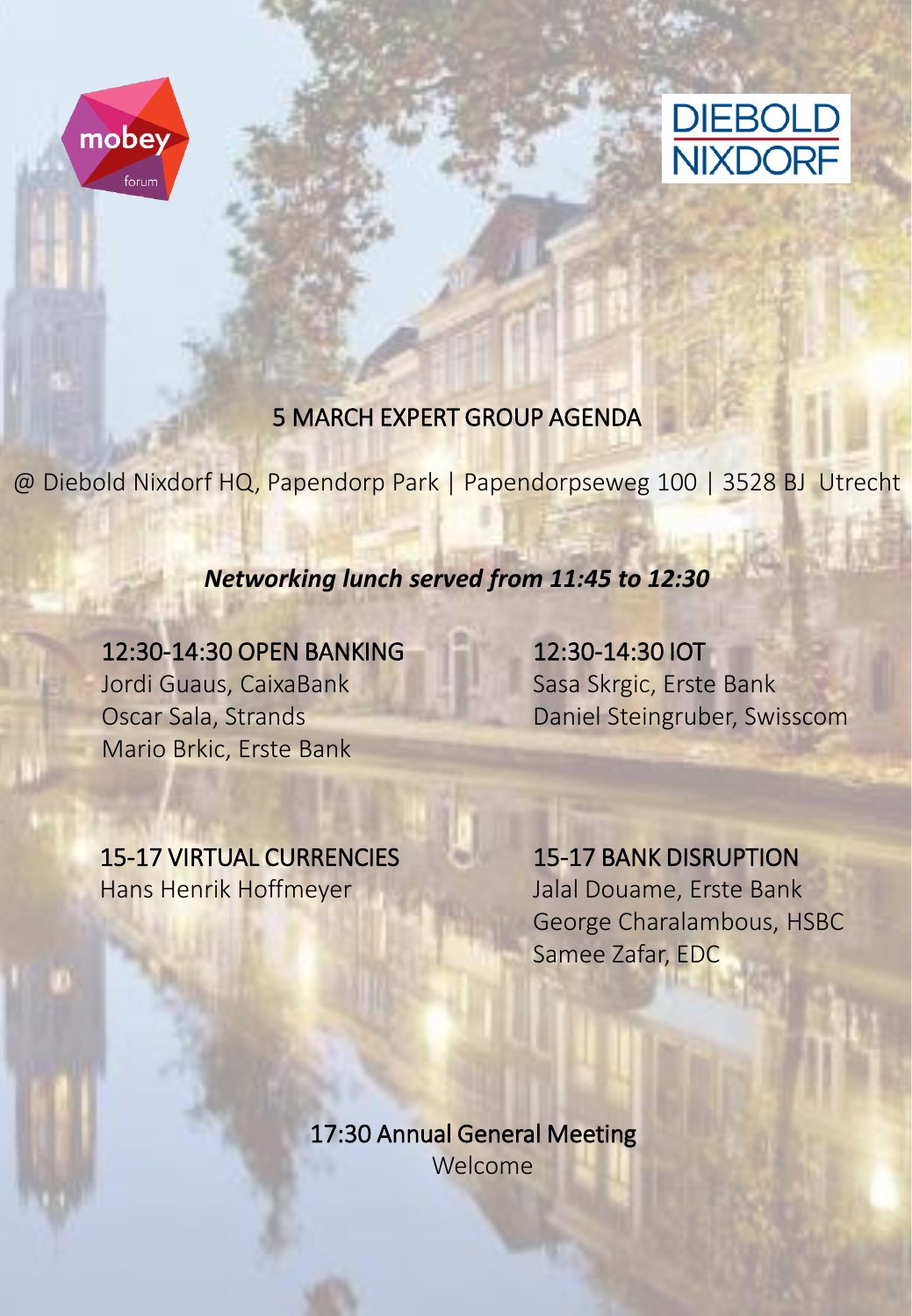



|                                        | Tuesday 6 March 2018<br>Venue: Geertekerk, Geertekerkhof 23, 3511 XC Utrecht, The Netherlands                                                                                                                                                                                                                                                                                                                                                                                                             |
|----------------------------------------|-----------------------------------------------------------------------------------------------------------------------------------------------------------------------------------------------------------------------------------------------------------------------------------------------------------------------------------------------------------------------------------------------------------------------------------------------------------------------------------------------------------|
| $8:30 - 9:30$                          | <b>Badges and Coffee</b><br>Moderator of the day: Elina Mattila, Executive Director, Mobey Forum                                                                                                                                                                                                                                                                                                                                                                                                          |
| Connected<br>Commerce in<br>Retail     | 9:30 Welcome to Utrecht Member Meeting<br>Elina Mattila, Executive Director, Mobey Forum<br>9:35 Greeting from the Board<br>Jordi Guaus, Chair of the Board, Mobey Forum<br>9:40 Keynote: Connected Commerce<br>Alan Kerr, SVP, Head of the Software Line of Business, Diebold Nixdorf<br>10:00 Connected commerce & aggregation services leveraging PSD2 and Open<br>Banking, Giorgio Andreoli, Accenture<br>10:30 Tikkie - Reinventing Ourselves<br>Guido Berben, ABN Amro, Tikkie Business Development |
| $11:00 - 11:30$                        | <b>Networking Coffee Break</b>                                                                                                                                                                                                                                                                                                                                                                                                                                                                            |
| Platform as a<br><b>Business Model</b> | 11:30 NextGenPSD2 status on PSD2 XS2A<br>Wijnand Machielse, the Next Gen PSD2 Moderator, Berlin Group<br>12:00 Beyond PSD2 and the future of Retail Banking<br>Tashi Sylten, Head of Tink Technologies, <b>Tink</b><br>12:30 Essential prerequisites for successful collaboration between big banks<br>and fintech startups<br>Tomasz Jakubczyk, Director of Fintech Partnerships, Alior Bank<br>13:00 Platform Mindset<br>Ada Westerinen, Architect, EMEA Partners & Solutions, MuleSoft                 |
|                                        |                                                                                                                                                                                                                                                                                                                                                                                                                                                                                                           |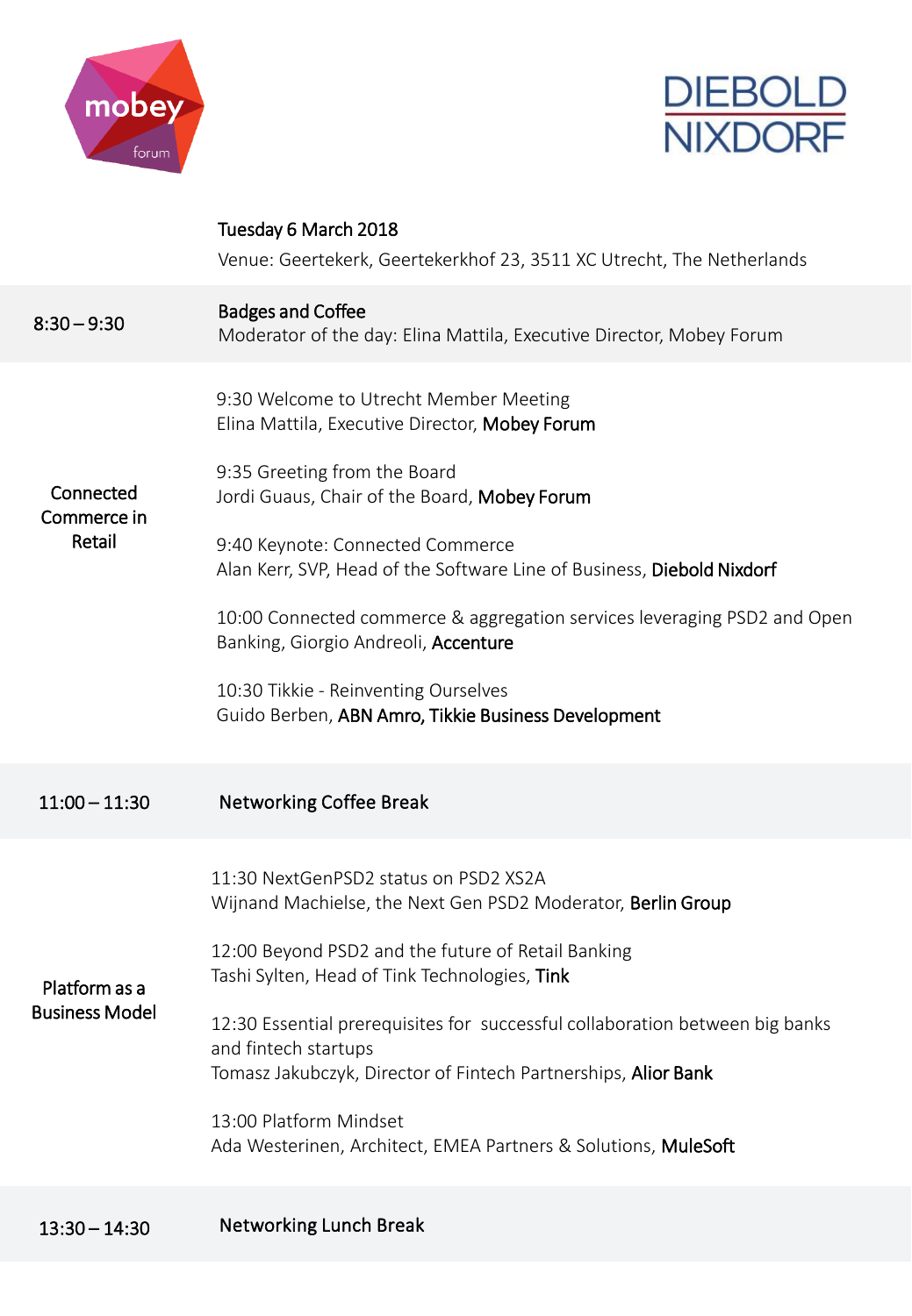



#### Tuesday 6 March 2018

| 14:30                | <b>Expert Tables</b>                                                                                                                               |
|----------------------|----------------------------------------------------------------------------------------------------------------------------------------------------|
|                      | 14:30 Introduction to Expert Tables<br>5-minute intros for each group by the expert table facilitator                                              |
|                      | 14:45 Expert Tables                                                                                                                                |
| <b>Expert Tables</b> | <b>Group one:</b> SCA: authentication, identification & security facilitated by<br>Jonathan Knoll, Entersekt                                       |
|                      | Group two: Ecosystem of IoT Payments facilitated by Claire Maslen, Consult<br>Hyperion                                                             |
|                      | Group three: Open Banking, Tomasz Jakubczyk, Jacek Zabielski, Alior Bank                                                                           |
|                      | Group four: Cultural Change in Banking facilitated by<br>Meaghan Johnson, Digital Magss                                                            |
| $16:15 - 16:45$      | <b>Networking Coffee Break</b>                                                                                                                     |
|                      | 16:45 Expert Table Conslusions by the facilitators                                                                                                 |
|                      | Group one: Jonathan Knoll, Entersekt                                                                                                               |
|                      | Group two: IoT, Claire Maslen, Consult Hyperion                                                                                                    |
|                      | Group three: Open Banking Tomasz Jakubczyk, Jacek Zabielski, Alior Bank                                                                            |
|                      | Group four: Meaghan Johnson, Digital Maggs                                                                                                         |
|                      | 17:10 Fireside Chat with Laurel Wolfe, Marketing Director, Klarna<br>Interviewed by Meaghan Johnson, Digital Maggs                                 |
|                      | 17.30 Digital Commerce – How to Remain Relevant in the Age of the Tech Giants?<br>Tom Pawelkiewicz, Director, Head of Digital Payments, Scotiabank |